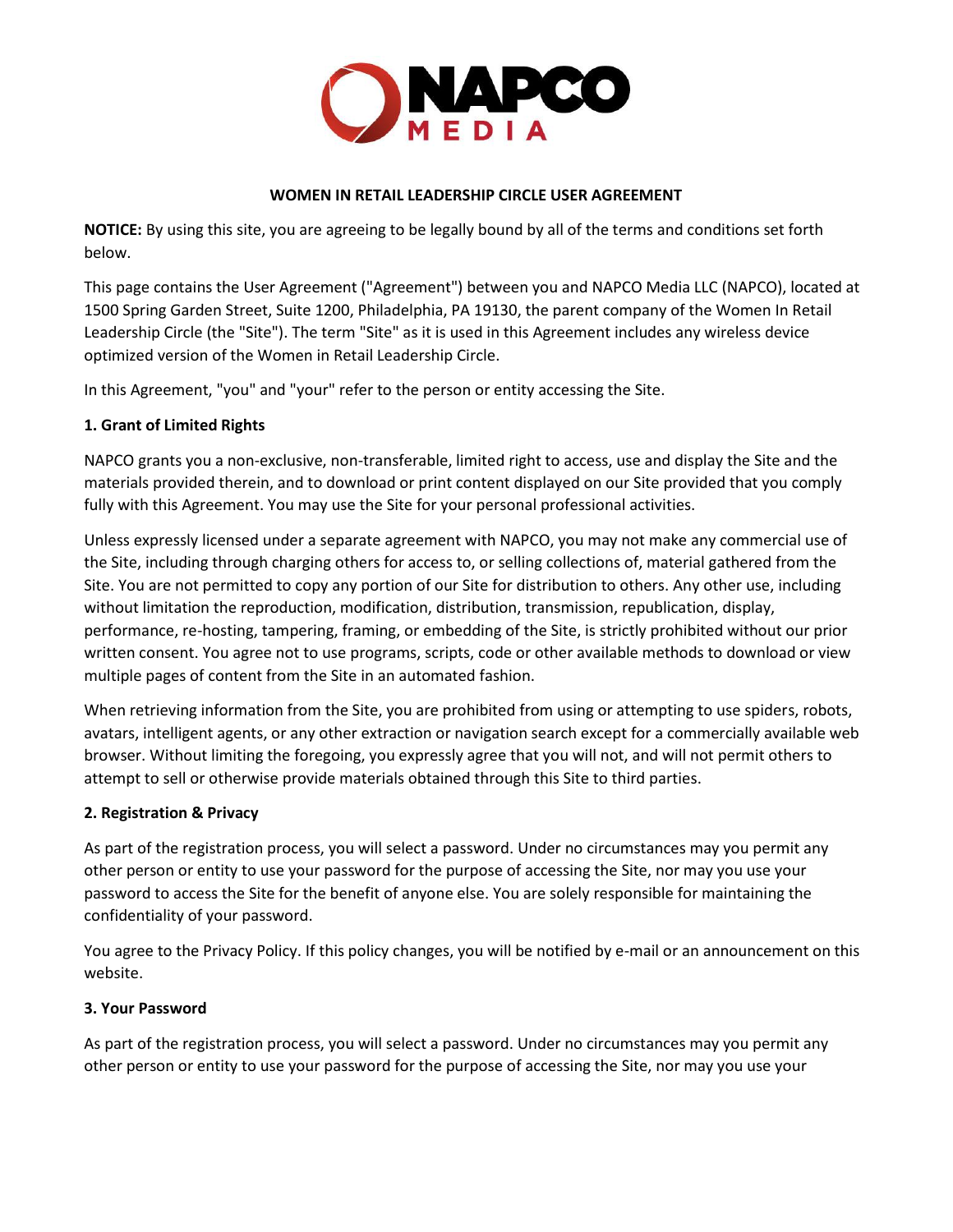

password to access the Site for the benefit of anyone else. You are solely responsible for maintaining the confidentiality of your password.

## **4. Copyright and Trademarks.**

The Site is owned or licensed by NAPCO. NAPCO retains all right, title, and interest in and to the content of the Site, including the selection, organization and arrangement thereof. Copyright, trademark and other laws protect the Site and its content.

## **5. Forums and User Submissions**

The Site may include features such as chat rooms, bulletin board services or other interactive communication facilities (collectively, the "Forums"), which permit users to post content ("User Content"). NAPCO cannot and does not undertake to review all User Content. NAPCO reserves the right, but has no obligation, to monitor the Forums and to edit, modify or delete any User Content that NAPCO in its sole discretion determines violate this Agreement or are contrary to any NAPCO policy or NAPCO's business interests and customer relations.

You are entirely responsible for all User Content that you share. You represent and warrant, in posting any User Content, that: (a) you own or otherwise have all necessary rights in and to the User Content, or that they are in the public domain; and (b) the User Content is authentic, true, accurate, current and complete. You further agree not to post or transmit through our site any material that (i) violates or infringes in any way upon the rights of others, (ii) is unlawful, threatening, abusive, defamatory, invasive of privacy or publicity rights, vulgar, obscene, profane or otherwise objectionable, or (iii) encourages conduct that would constitute a criminal offense, gives rise to civil liability or otherwise violate any law (iv) that violates the copyright or intellectual property rights of any person or entity, (v) constitutes a virus or any other harmful component, that may harm, interfere, or modify the activities of the Service or any of its components, or (vi) advertises or solicits the sale of goods or services (other than NAPCO's goods or services). You agree not to use the Forums or any other area of the Site to send the same or substantially similar unsolicited electronic mail messages, whether commercial or not, to multiple recipients.

By posting User Content to the Forums, you grant NAPCO a royalty-free, perpetual, irrevocable, worldwide, nonexclusive and transferable right and license to display, reproduce, copy, modify, use, and archive the User Content, for any purpose, in any form, media, or technology of any kind now existing or developed in the future for the full term of any rights that may exist in the User Content.

## **6. Agent to Receive Notification of Claimed Infringement**

If you believe that any material published on the Site has been used in a way that constitutes copyright infringement and if you are authorized to act on behalf of the owner of the copyright that is allegedly infringed, please notify the NAPCO's Copyright Agent of any alleged infringement. Your notice to the Copyright Agent should be in the form of a written, signed statement containing the following information: (1) a description of the infringing material; (2) a description of the copyrighted work(s) that you believe has been infringed; (3) the name of the owner of the copyright; (4) your name; (5) your address, telephone number and/or email address; (6) a statement that you have a good faith belief that the allegedly infringing use was not authorized by the owner, an agent for the owner, or by law; (7) a statement that all of the information you have provided is true; and (8) a statement, made under penalty of perjury, that you are the owner of the copyright or are authorized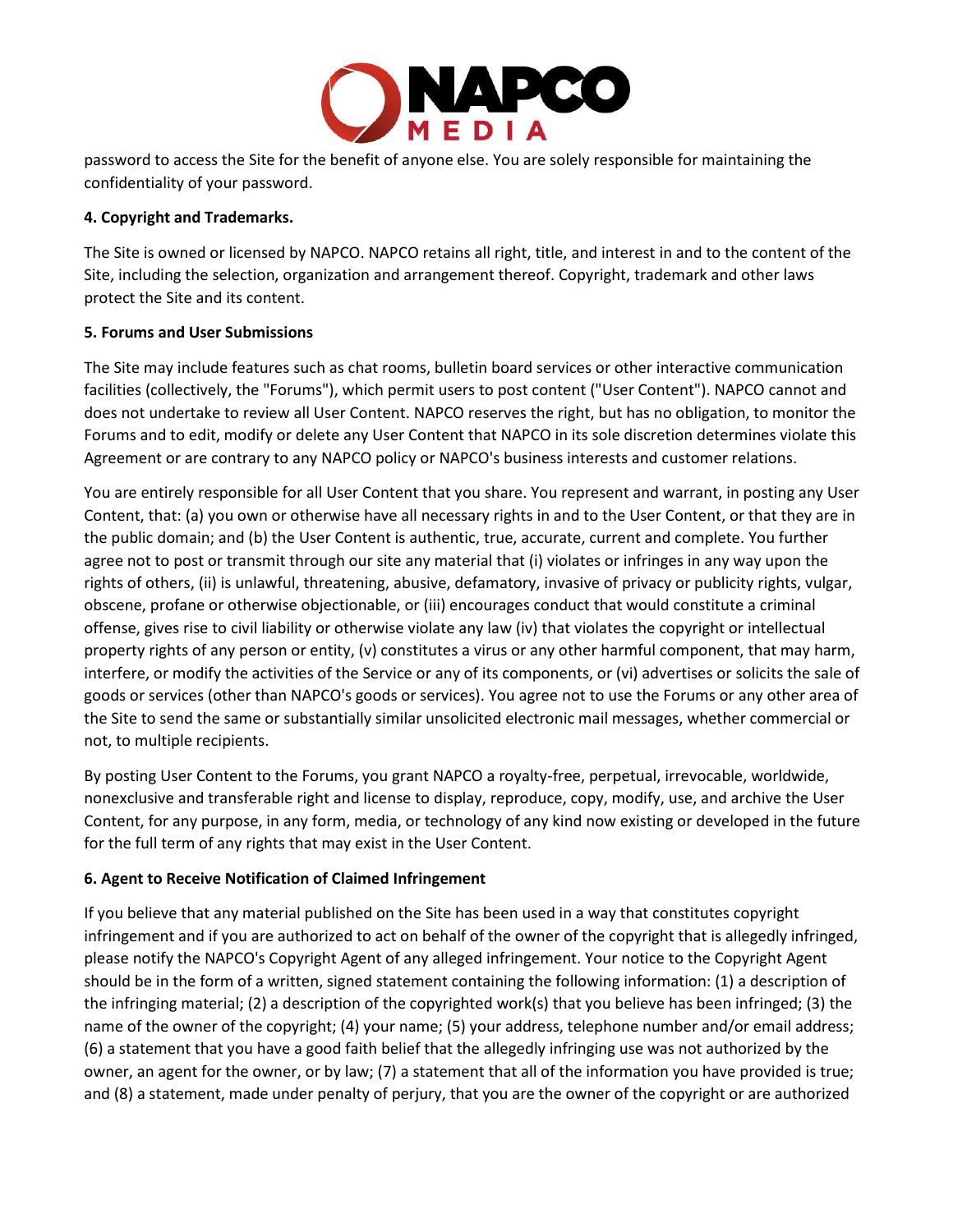

to act on behalf of the owner. Digital Millennium Copyright Act (DMCA) notices and counter-notices with respect to NAPCO should be sent to our agent, Jennifer Bytof, 1500 Spring Garden St., Suite 1200, Philadelphia, PA 19130, [jbytof@napco.com](mailto:jbytof@napco.com), fax 215-238-5384. We have a policy of terminating the accounts of repeat infringers.

#### **7. Membership Fees**

Certain components or functionalities of this Site may be available to certain users only upon payment of the membership fees. Your membership to the Women in Retail Leadership Circle is annual. Annual members will be sent a reminder notice before the expiration of your membership term that alerts you to the upcoming membership renewal.

a. You agree to pay, using a valid payment card which NAPCO accepts, all fees and charges, including applicable taxes, you have incurred through your account to access Women in Retail Leadership Circle. For purposes of identification and billing, you agree to provide accurate and complete information, including your legal name, address, telephone number(s), and applicable payment data, and to update this information through updating your profile page on the Site or through Customer Service at 1-800- 777-8074 promptly when changes occur.

b. NAPCO reserves the right to increase fees and surcharges, including fees for membership-based services, or to institute new fees at any time, upon reasonable notice posted in advance on this Site or sent to you based on contact information you provide in your profile page. Your rate remains in effect throughout your selected membership period and is subject to increase only at the time of renewal. You will be sent a reminder about the renewal, which will contain the applicable membership rate, to the email address provided in your profile.

c. You can cancel your membership subject to the following terms:

1. Memberships are billed annually at the time for your acceptance and confirmation. You may cancel within 30 days of joining by contacting Customer Service calling 1-800-777-8074 or sending an email to WIRLCTLC@napco.com. Your access to the Site will terminate immediately, but no refund will be issued.

2. For any membership questions, you may also write to us at Women In Retail Leadership Circle Customer Service, 1500 Spring Garden Street, Suite 1200, Philadelphia, PA 19130 or you can call us at the following toll-free number: 1-800-777-8074.

#### **8. Termination**

NAPCO may terminate your access to the Site at any time at its sole discretion, provided that we provide a pro rata refund of current membership fees. NAPCO may restrict, suspend or terminate this Agreement and your access to the Site, in whole or in part, without notice and without refund, in the event of any breach or threatened breach by you of any term of this Agreement.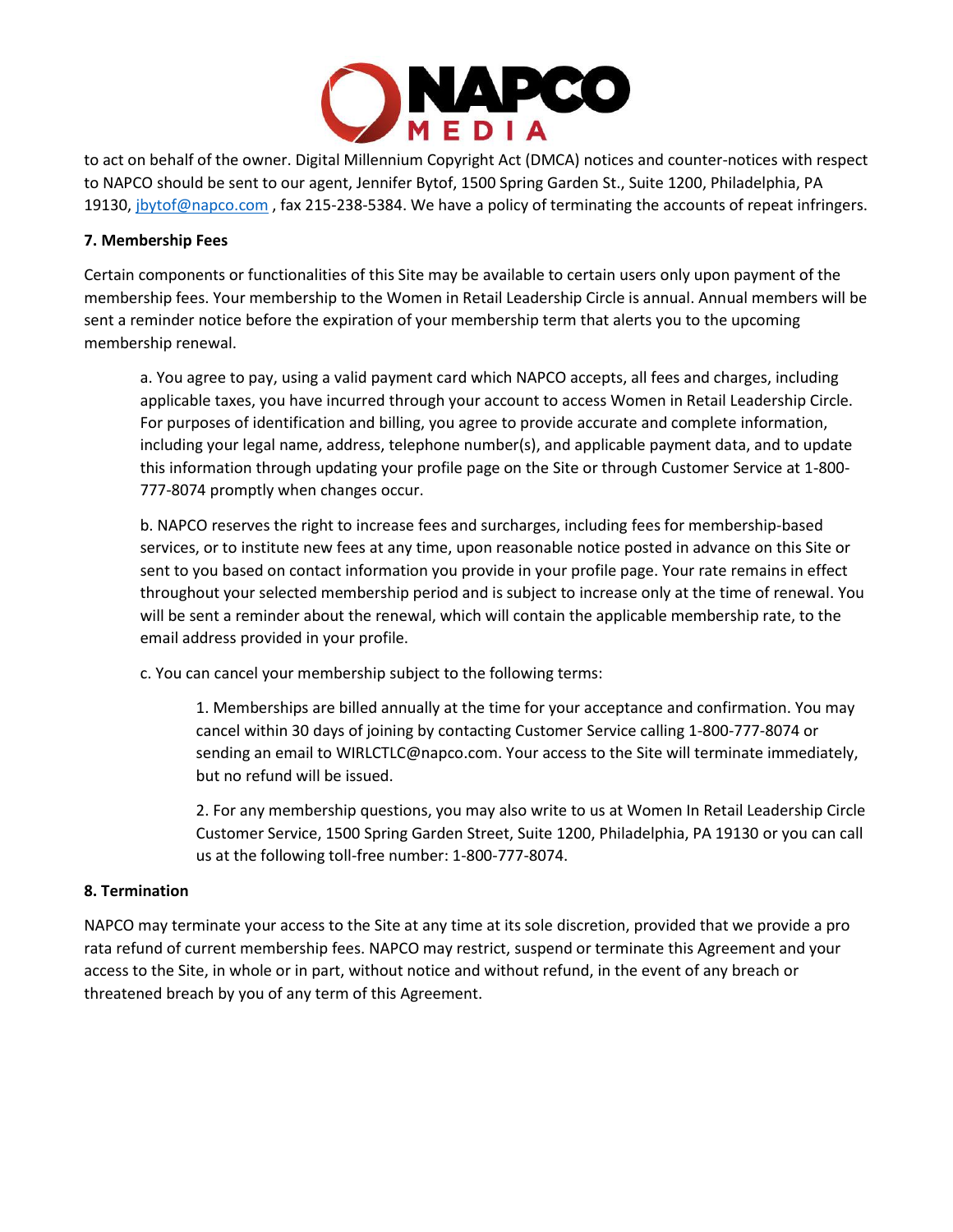

## **9. Disclaimers, Limitation of Warranty, Limitation of Liability, Indemnity**

The Site is provided as a community, research and reference tool. Although NAPCO makes every reasonable effort to ensure that the information provided through the Site is useful, accurate, and current, NAPCO cannot guarantee that the information contained on the Site will be error-free. By proceeding to access the Site, you assume all responsibility for and risk arising from your access to and use of and reliance upon the Site and its contents. This Site and the information available through it do not and are not intended to constitute legal advice. Should you require legal advice, or other professional assistance, you should consult your own attorney or appropriate professional.

Except as expressly set forth herein, the Site, including its content, is provided "as is." NAPCO does not warrant that the information and functions contained in the Site will be uninterrupted or error-free or that the Site is free of viruses or other harmful components. NAPCO disclaims all warranties, express and implied, including the implied warranties of merchantability and of fitness for a particular purpose with respect to the Site and the information contained on it. We will not be liable for any incidental, indirect, consequential, special, punitive or exemplary damages of any kind, including lost revenues, lost profits, or loss of data arising out of your use of this site, even if NAPCO has been advised of the possibility of such loss. In the event that any of the foregoing limitations and disclaimers is ineffective, you agree that our maximum liability to you shall be the total of the fees you have paid to us in connection with your access to the Site during your current renewal period.

You agree to indemnify, defend and hold NAPCO harmless from any and all claims, demands or causes of action arising from or relating in any manner to any breach or alleged breach by you of the terms and conditions of this Agreement.

NAPCO may elect in its discretion to assume the defense of any such matter and you shall not settle any such matter without NAPCO's consent.

#### **10. Liquidated Damages**

In the event that you breach this Agreement, such as by providing access to the Site or its contents to nonsubscribers, you agree to pay NAPCO Ten Thousand Dollars (\$10,000.00) for each breach of this Agreement as liquidated damages, it being agreed that NAPCO's damages might be impossible to ascertain and that Ten Thousand Dollars (\$10,000.00) per violation constitutes a fair and reasonable compensation.

# **11. Modifications**

NAPCO may modify this Agreement and any policies affecting the Site effective immediately upon notice to you posted to the Site or distributed via electronic mail or conventional mail. Your continued use of the Site following notice of any modification to this Agreement shall be conclusively deemed an acceptance of all such modification(s).